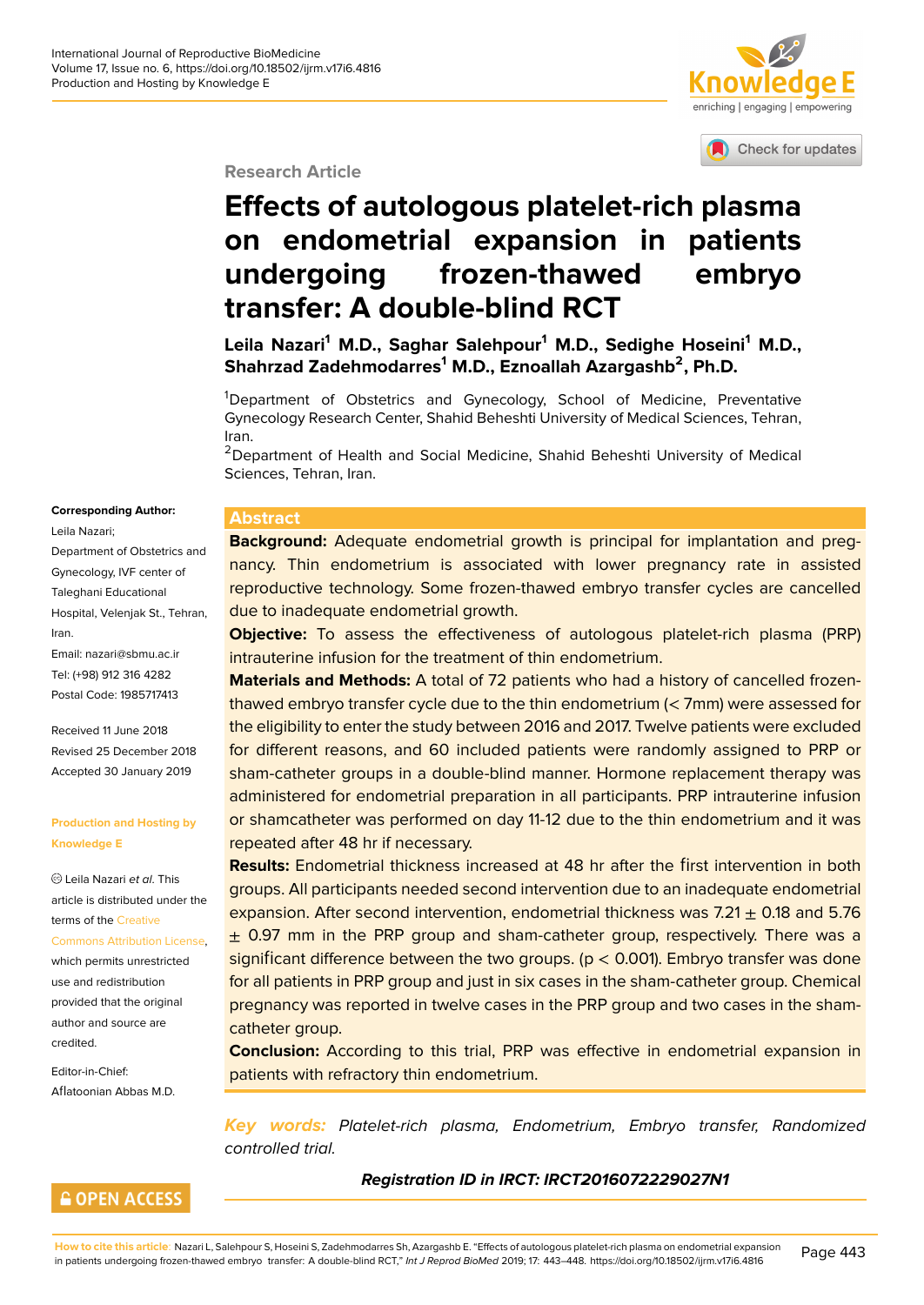## **1. Introduction**

Implantation and pregnancy are influenced by two main factors, embryo and endometrium. A healthy embryo and receptive endometrium are necessary for implantation. Several treatments are used for endometrial preparation in frozenthawed embryo transfer (FET) cycles (1). Endometrial pattern and thickness are evaluated by ultrasound examination. There is no agreement about the most recipient endometrium, however, most clinicians prefer endometrial thickness more than 7 mm for embryo transfer (2-5). Some FET cycles are canceled due to inadequate endometrial growth despite several treatments. Different protocols such as extended estrogen treatment, Pentoxifylline, low-dose Aspirin, Tamoxifen, vaginal Sildenafil, intrauterine perfusion with granulocytecolony stimulating factor, and platelet-rich plasma (PRP) have been performed for the management of thin endometrium, but there is little consensus on the most effective one (6-14). PRP intrauterine infusion is a new approach for the treatment of refractory thin endometrium, which can stimulate proliferation and angiogenesis with a large number of growth factors and cytokines (7-11).PRP is achieved easily from an autologous blood sample that eliminates the risk of immunological reactions and transmission infections with low cost.

The aim of this double-blind randomized shamcontrolled trial was to evaluate the effectiveness of PRP intrauterine infusion for the treatment of thin endometrium.

## **2. Materials and Methods**

### **2.1. Study population**

A total of 72 woman who had a history of cancelled FET cycle due to inadequate endometrial growth  $(\leq 7 \text{ mm})$  despite standard treatments were assessed for the eligibility to enter the study between 2016 and 2017. The inclusion criteria were

age  $\leq$  38 yr and body mass index  $\leq$  30 kg/m<sup>2</sup>. The exclusion criteria were uterine abnormalities, hormonal disorders, and hematological disorders. All participants were subjected to the laboratory evaluation of hormonal and hematological disorders. The hysteroscopic examination was performed before the cycle if it was not previously done. Twelve women were excluded for different reasons; sixty were included in the study (Figure 1).

### **2.2. Study design**

This was a single-center, double-blind randomized sham-controlled trial (with balanced randomization), which was conducted in the IVF Center, Taleghani Educational Hospital, Tehran, Iran. Women were randomly selected to one of the two different groups according to the method of treatment: PRP or sham\_catheter. Patients, outcome assessor, and statistician were blinded as to randomization. Randomization was carried out using computer-generated simple random tables in a 1:1 ratio. According to our pilot study the sample size was calculated after the consideration of type 1 statistical error  $<$  5%; and type 2 statistical error < 20% based on the expected difference of endometrial thickness between the two groups. Hormone replacement therapy was administered for endometrial preparation in all patients: estradiol valerate (Aburaihan Co., Tehran, Iran) 6 mg/d was started on the 2nd or 3rd day of the menstrual cycle and that was increased to 8 mg/d on day 9-10 due to inadequate endometrial growth  $( \leq 7$  mm). Intrauterine infusion of PRP or sham\_catheter was performed on day 11-12 in intervention or control group due to the thin endometrium (thickness less than 7 mm), and it was repeated after 48 hr if required. PRP infusion or sham\_catheter was performed under an ultrasound guidance. During this cycle, whenever endometrial thickness increased more than 7 mm, suppository progesterone (Cyclogest; Actavis, the UK limited, England) 400 mg twice a day was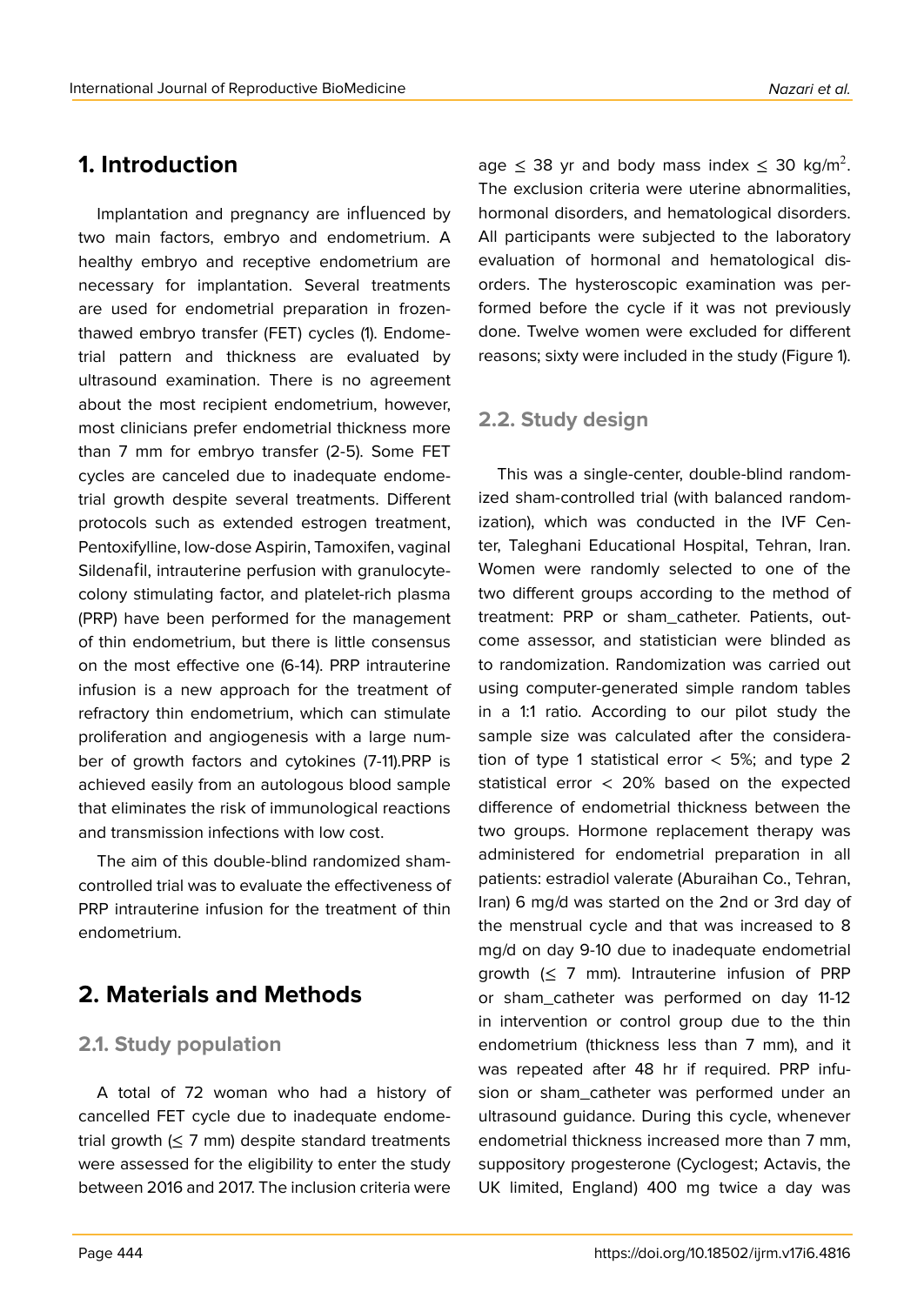started, and ET was carried out on cleavage stage (on embryonic day 3). Estradiol valerate and progesterone supplementation were continued for next 2 weeks after ET and until 12 weeks of gestation in pregnancy. Transvaginal ultrasound was carried out by an expert gynecologist with a fellowship in infertility by one machine. Endometrial thickness was measured at the thickest part in the longitudinal axis of the uterus. PRP was prepared from autologous blood using a two-step centrifuge process; as the same protocol as reported in our pilot study (8). Then, 0.5 ml of PRP was infused into

the uterine cavity with the IUI catheter (Takwin, Iran) under ultrasound guidance. The dosage and timing of PRP infusion were determined according to the pilot studies that were published in reproductive medicine.

### **2.3. Outcome assessment**

Transvaginal ultrasound examination was done 48 hr after PRP infusion or sham\_catheter to evaluate the endometrial thickness.



**Figure 1.** Consort flow diagram.

### **2.4. Ethical consideration**

All patients signed an informed written consent. The study was approved by the ethical committee of Shahid Beheshti University of medical sciences, Tehran, Iran (IR.SBMU.MSP.REC.1394.92).

### **2.5. Statistical analysis**

Results were given as mean  $\pm$  SD. Statistical analysis was performed using the SPSS 21.0 software package (Statistical Package for the social sciences, SPSS Inc, Chicago, IL, USA). According to the distribution of data, *t*-test and chi-square test

were performed. A  $p < 0.05$  was considered significant. The primary outcome was endometrial expansion and secondary outcomes were the chemical and clinical pregnancy that was determined by a positive serum βHCG and the presence of fetal heart beat in transvaginal ultrasound, 2 wk and 5 wk after ET, respectively.

## **3. Results**

### **3.1. Baseline characteristics**

Sixty consenting participants were enrolled in this study who fulfilled the entry criteria and abled to complete the study and their data were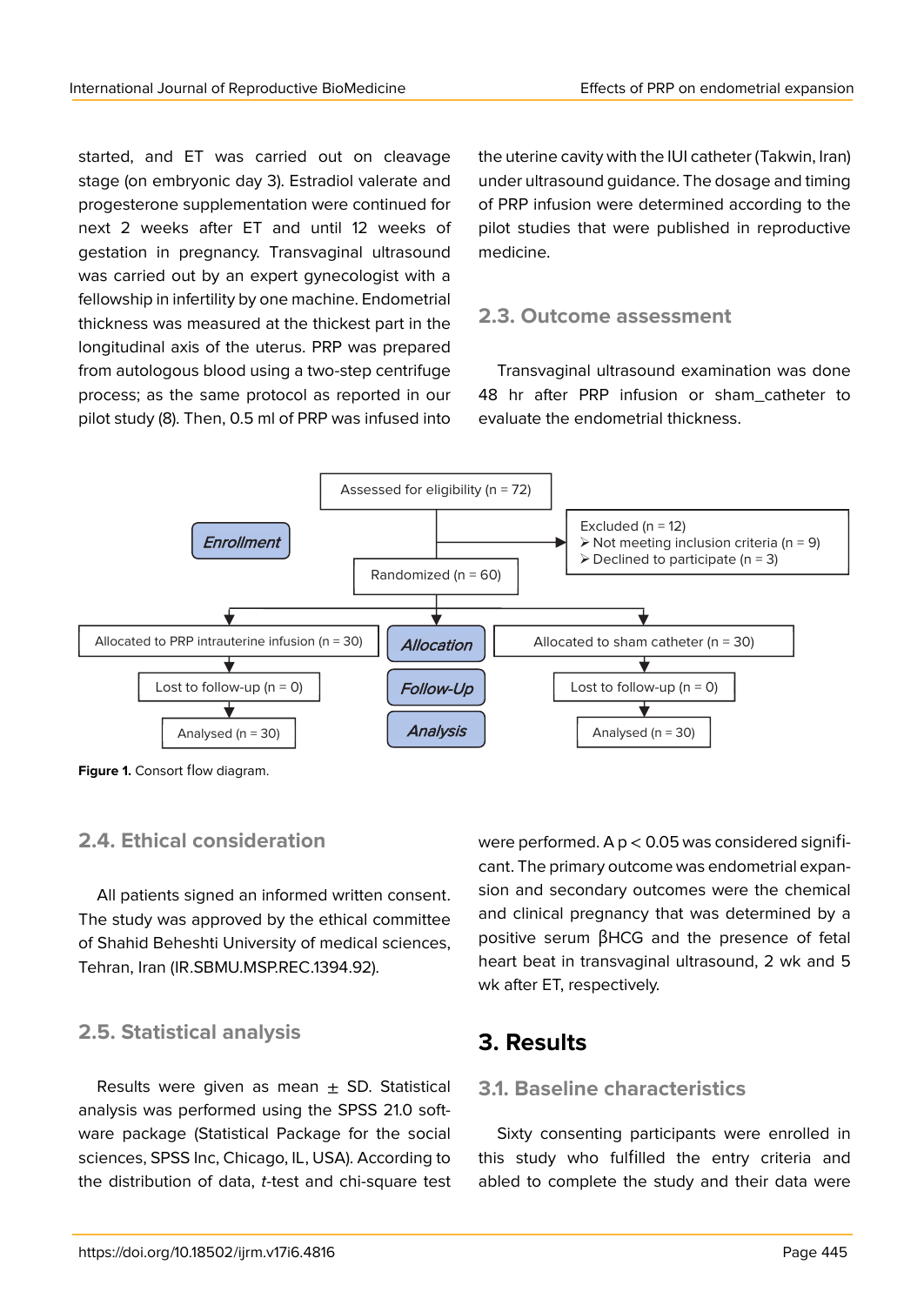analyzed. Table I shows a summary of the baseline characteristics of both groups. In term of age, BMI, and etiology of infertility there were no significant differences between the groups.

### **3.2. Outcomes**

Table II summarized the endometrial thickness before and after PRP or sham-catheter intervention. All participants needed PRP or sham-catheter intervention in the treatment cycles due to inadequate endometrium growth on day 11-12. As the time of first intervention, the endometrial thickness was 4.92  $\pm$  0.67 and 5.06  $\pm$  0.82 mm in the PRP group and sham-catheter group, respectively. There was no significant difference between the two groups ( $p = 0.613$ ). After the first intervention, endometrial thickness was increased in both group; 5.99  $\pm$  0.7 and 5.45  $\pm$  0.82 mm in the PRP group and sham-catheter group, respectively.

There was no significant difference between the two groups ( $p = 0.63$ ). All participants needed second intervention 48 hr after the first one due to the inadequate endometrial thickness. After second intervention, endometrial thickness was 7.21  $\pm$  0.18 and 5.76  $\pm$  0.97 mm in the PRP group and sham-catheter group, respectively. There was a significant difference between the two groups (p < 0.001). FET cycle was cancelled in 24 patients in the sham-catheter group due to the persistent thin endometrium (endometrial thickness less than 7 mm) 48 hr after second intervention. Embryo transfer was done for all patients in the PRP group and just in six cases in the sham-catheter group. Chemical pregnancy was reported in twelve cases in the PRP group and two cases in the sham-catheter group ( $p = 0.031$ ). Clinical pregnancy was reported in ten cases in the PRP group and one case in the sham-catheter group ( $p =$ 0.048).

|                           | PRP ( $n = 30$ ) | Sham ( $n = 30$ ) | p-value |
|---------------------------|------------------|-------------------|---------|
| Age (yr)*                 | $33.93 \pm 2.76$ | $32.33 \pm 4.79$  | 0.274   |
| BMI (kg)*                 | $24.3 \pm 2.24$  | $25.46 \pm 2.68$  | 0.262   |
| Etiology of Infertility** |                  |                   |         |
| Male Factor               | 6(20)            | 8(26.6)           |         |
| <b>DOR</b>                | 4(13.3)          | 2(6.6)            |         |
| <b>Tubal Factor</b>       | 2(6.6)           | 2(6.6)            | 0.499   |
| Anovulation               | 6(20)            | 4(13.3)           |         |
| Mixed                     | 12 (40)          | 14 (46.6)         |         |

#### **Table I.** Baseline characteristics

Note: \*Data presented as mean  $\pm$  SD; \*\*data presented as n (%)

No staticalsignificancewas observed between the two groups:

BMI: Body mass index DOR: Diminished ovarian reserve

**Table II.** Outcomes including endometrial thickness and pregnancy rate

|                                    | PRP ( $n = 30$ )  | Sham ( $n = 30$ ) | p-value      |
|------------------------------------|-------------------|-------------------|--------------|
| Endometrial thickness (mm)*        |                   |                   |              |
| before intervention                | $4.92 \pm 0.671$  | $5.06 \pm 0.821$  | 0.613        |
| after 1 <sup>st</sup> intervention | $5.993 \pm 0.701$ | $5.453 \pm 0.823$ | 0.63         |
| after 2 <sup>nd</sup> intervention | $7.213 + 0.188$   | $5.767 + 0.973$   | $< 0.001$ \$ |
| Chemical pregnancy**               | 12 (40)           | 2(6.7)            | 0.031\$      |
| Clinical pregnancy**               | 10(33.3)          | 1(3.3)            | 0.048\$      |

Note: \*data presented as mean  $\pm$  SD; \*\*Data presented as n (%); \$: Statically significant; SD: Standard deviation; PRP: Platelet-rich plasma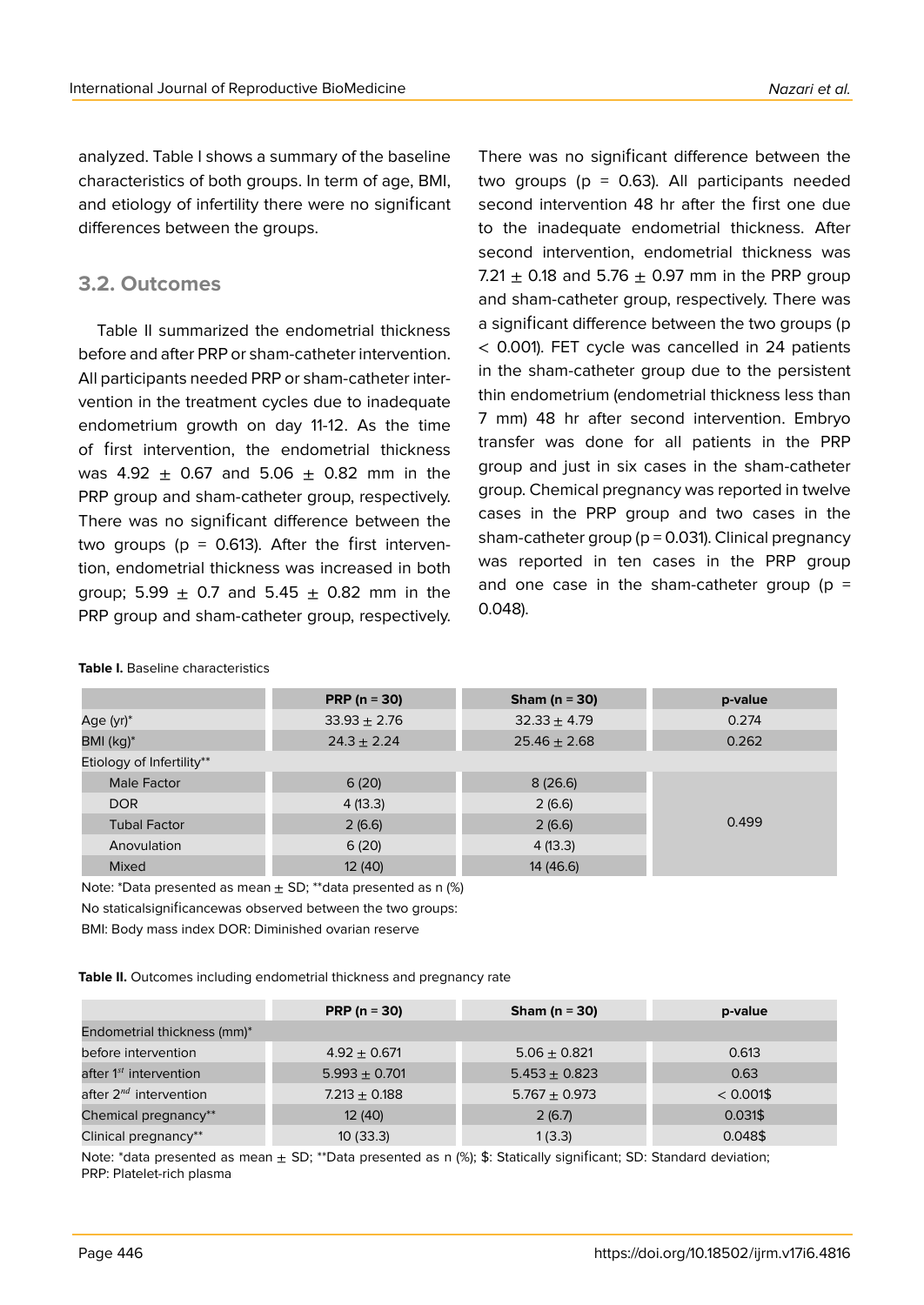## **4. Discussion**

Adequate endometrial growth is principal for embryo implantation and pregnancy. According to the literature, the incidence of the thin endometrium is about 2.5% in in-vitro fertilization (IVF) cycles which can lead to cycle cancellation. Also, an endometrial thickness < 7 mm is associated with lower pregnancy rate in IVF cycles. Besides the important role of endometrial thickness for implantation, there is some evidence about its effects on neonatal birth weight in assisted reproductive technology (15-17). Intrauterine infusion of PRP to increase of endometrial thickness was first proposed by Change and colleagues in 2015 (7). Successful endometrial growth was reported in all of five patients with a history of refractory thin endometrium. Recent reports from our center have recommended that intrauterine infusion of PRP may be effective in the improvement of endometrial growth, expansion and implantation. In our pilot trial, 10 patients who had a history of refractory thin endometrium were recruited in the study and PRP intrauterine infusion was administered. Endometrial thickness increased during 48 hours after first PRP and reached  $> 7$ mm after second PRP. Embryo transfer was carried out for all patients. Five chemical pregnancies and four live births were reported (7, 8, 18). Another pilot study revealed the role of PRP in the improvement of endometrial thickness and vascularity in women with suboptimal endometrial thickness and reduced the incidence of cycle cancellation (9). Two recent studies suggested PRP intrauterine infusion for two novel approaches in assisted reproductive technology. These papers revealed the effective role of PRP in regeneration in Asherman's syndrome and the positive effects of PRP in the improvement of pregnancy outcome in repeated implantation failure (11, 18). PRP is an autologous fraction of the blood that contains a large amount of platelet, growth factors and cytokines such as

vascular endothelial growth factor, plateletderived growth factor, epidermal growth factor, fibroblast growth factor, insulin-like growth factor I, II, transforming growth factor, interleukin 8, hepatocyte growth factor, and connective tissue growth factor. Recently, the stimulating, proliferating, and tissue regenerative effects of PRP have been used in several medical conditions in orthopedics, ophthalmology, dental surgery, and wound healing. According to our pilot trials, there isn't any report of maternal, fetal, and neonatal adverse effects (8, 18-23). The result of this trial revealed the efficacy of PRP intrauterine infusion on endometrial expansion and proliferation in women with idiopathic thin endometrium. As we know, this is the first double-blind randomized shamcontrolled trial that evaluated the efficacy of PRP in endometrial growth. We performed twodimensional transvaginal ultrasound examination for measure endometrial thickness. According to the role of endometrial vascularity on implantation and pregnancy and the angiogenetic effects of PRP, it is suggested to design further studies and apply color Doppler and three-dimensional ultrasound examination for the detection of endometrial and sub-endometrial vasculature pattern and cavity volume before and after PRP infusion (24).

## **5. Conclusion**

According to this trial, PRP was effective in endometrial expansion in patients with refractory thin endometrium.

## **Acknowledgments**

The present study was financially supported by the Research Department of the School of Medicine, Shahid Beheshti University of Medical Sciences (Grant no. 6776).